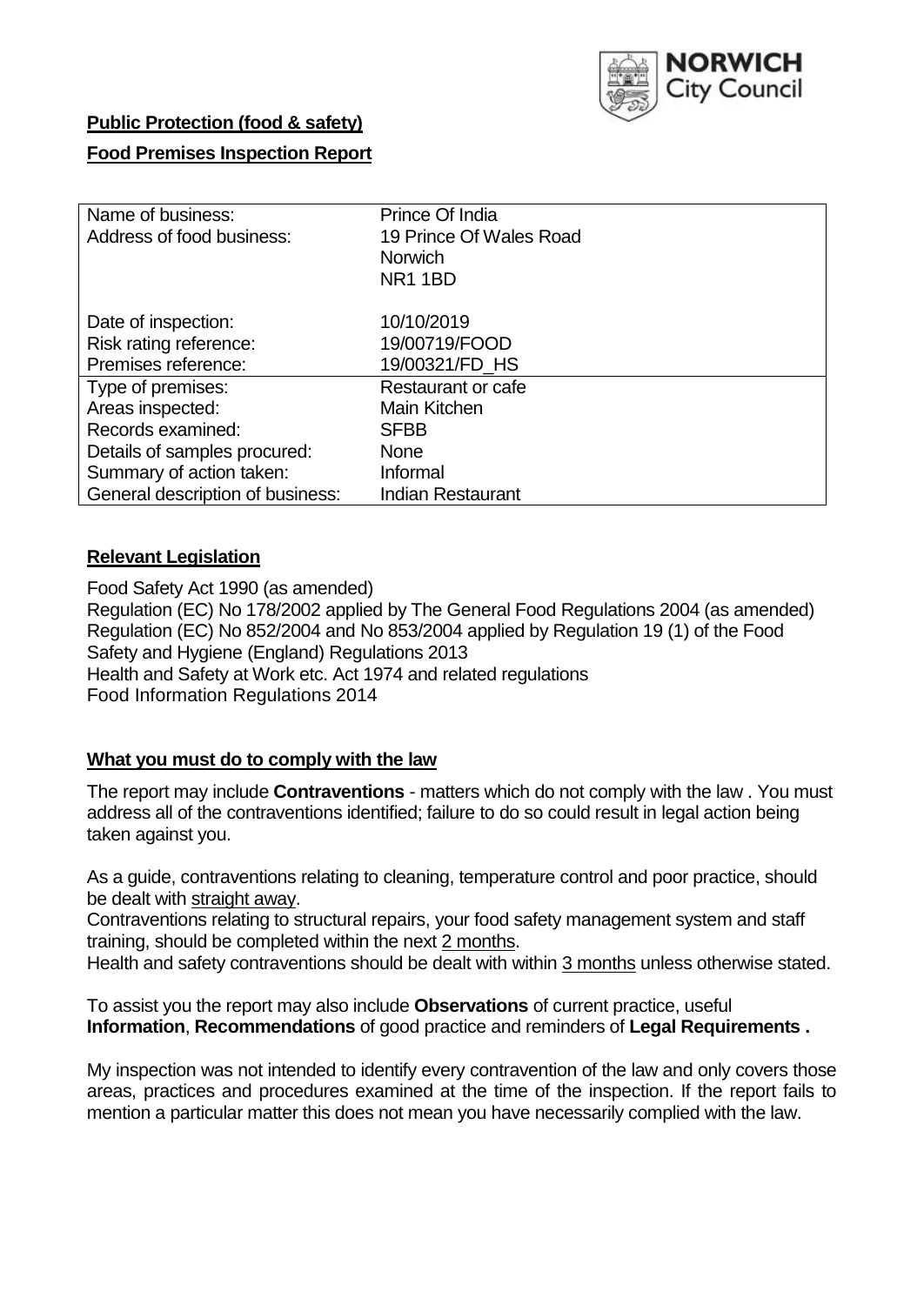# **FOOD SAFETY**

### **How we calculate your Food Hygiene Rating:**

The food safety section has been divided into the three areas which you are scored against for the hygiene rating: 1. food hygiene and safety procedures, 2. structural requirements and 3. confidence in management/control procedures. Each section begins with a summary of what was observed and the score you have been given. Details of how these scores combine to produce your overall food hygiene rating are shown in the table.

| <b>Compliance Area</b>                     |          |                |          | <b>You Score</b> |               |    |           |                 |      |  |  |
|--------------------------------------------|----------|----------------|----------|------------------|---------------|----|-----------|-----------------|------|--|--|
| Food Hygiene and Safety                    |          |                |          | $\Omega$         | 5             | 10 | 15        | 20              | 25   |  |  |
| <b>Structure and Cleaning</b>              |          |                | $\Omega$ | 5                | 10            | 15 | 20        | 25              |      |  |  |
| Confidence in management & control systems |          |                | $\Omega$ | 5                | 10            | 15 | 20        | 30 <sub>1</sub> |      |  |  |
|                                            |          |                |          |                  |               |    |           |                 |      |  |  |
| <b>Your Total score</b>                    | $0 - 15$ | 20             |          | $25 - 30$        | $35 - 40$     |    | $45 - 50$ |                 | > 50 |  |  |
| <b>Your Worst score</b>                    | 5        | 10             |          | 10               | 15            |    | 20        |                 |      |  |  |
|                                            |          |                |          |                  |               |    |           |                 |      |  |  |
| <b>Your Rating is</b>                      | 5.       | $\overline{4}$ |          | 3                | $\mathcal{P}$ |    |           |                 | 0    |  |  |

Your Food Hygiene Rating is 3 - a generally satisfactory standard

# **1. Food Hygiene and Safety**

Food hygiene standards are generally satisfactory and maintained. There is evidence of some non-compliance with legal requirements. Some lapses are evident however generally you have satisfactory food handling practices and procedures and adequate control measures to prevent cross-contamination are in place. The contraventions require your attention; although not critical to food safety they may become so if not addressed. **(Score 10)**

000300

### Contamination risks

**Contravention** You could not demonstrate effective heat disinfection of the food equipment and utensils you use for handling both raw and ready-to-eat foods.

• the same containers were being used for raw and ready-to-eat foods in the walk-in fridge

**Information** The FSA has issued guidance on controlling *E.coli* 0157 through:

- the complete separation of raw and ready-to-eat food
- the correct use of wash-hand basins and thorough handwashing
- having dedicated equipment (including complex equipment) for raw and ready-to-eat foods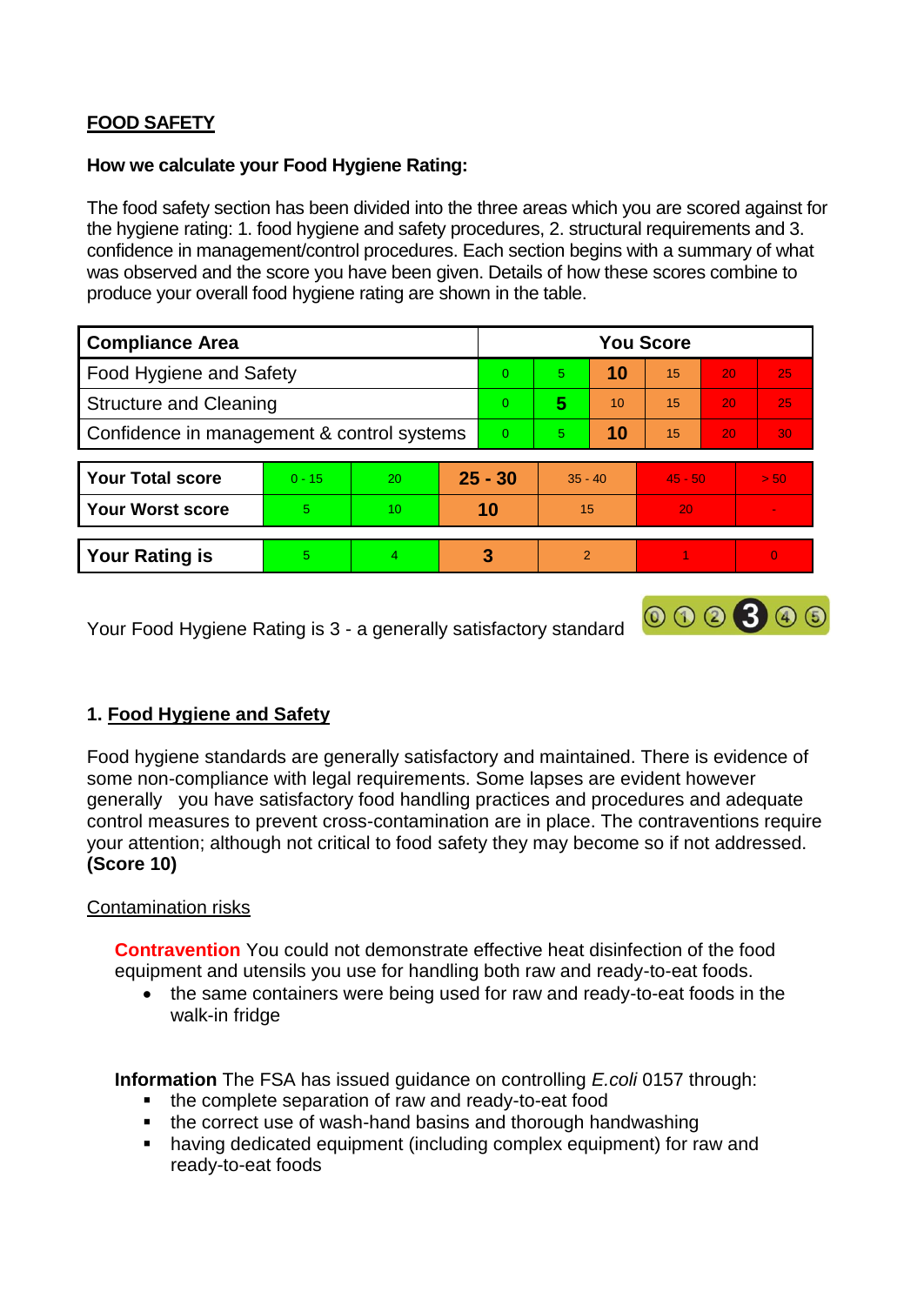- **thorough 2-stage cleaning and the correct use of sanitisers**
- and by controlling the risks posed by soil contaminated vegetables. Visit: [www.food.gov.uk](http://www.food.gov.uk/) for more information

**Guidance** If equipment and utensils (for example chopping boards, containers and tongs) are to be used for raw and RTE foods, they should be disinfected by heat or an adequate dishwasher cycle (able to reach 82°C for 15 seconds) between uses.

**Guidance** provide separate equipment and utensils designated for use with either raw or ready-to-eat foods. which can be easily identified (e.g colour coded) and must be stored and washed separately.

#### Hand-washing

**Observation** I was pleased to see hand washing was well managed.

**Legal Requirement** there was no hot water to the wash hand basin, you informed me that the boiler was not turned on. The boiler must be on at all times as hot water needs to available at all times

#### Personal Hygiene

**Observation** I was pleased to see that standards of personal hygiene were high.

#### Temperature Control

**Observation** I was pleased to see you were able to limit bacterial growth and/or survival by applying appropriate temperature controls at points critical to food safety and that you were monitoring temperatures.

#### Poor Practices

**Contravention** The following matters represented poor practice and if allowed to continue may cause food to become contaminated or lead to its deterioration:

 cooked rice was being stored for more than 1 day. Ensure that cooked rice is used within 24 hours

### **2. Structure and Cleaning**

The structure facilities and standard of cleaning and maintenance are all of a good standard and only minor repairs and/or improvements are required. Pest control and waste disposal provisions are adequate. The minor contraventions require your attention. **(Score 5**

Cleaning of Equipment and Food Contact Surfaces

**Contravention** The following items are dirty and must be cleaned: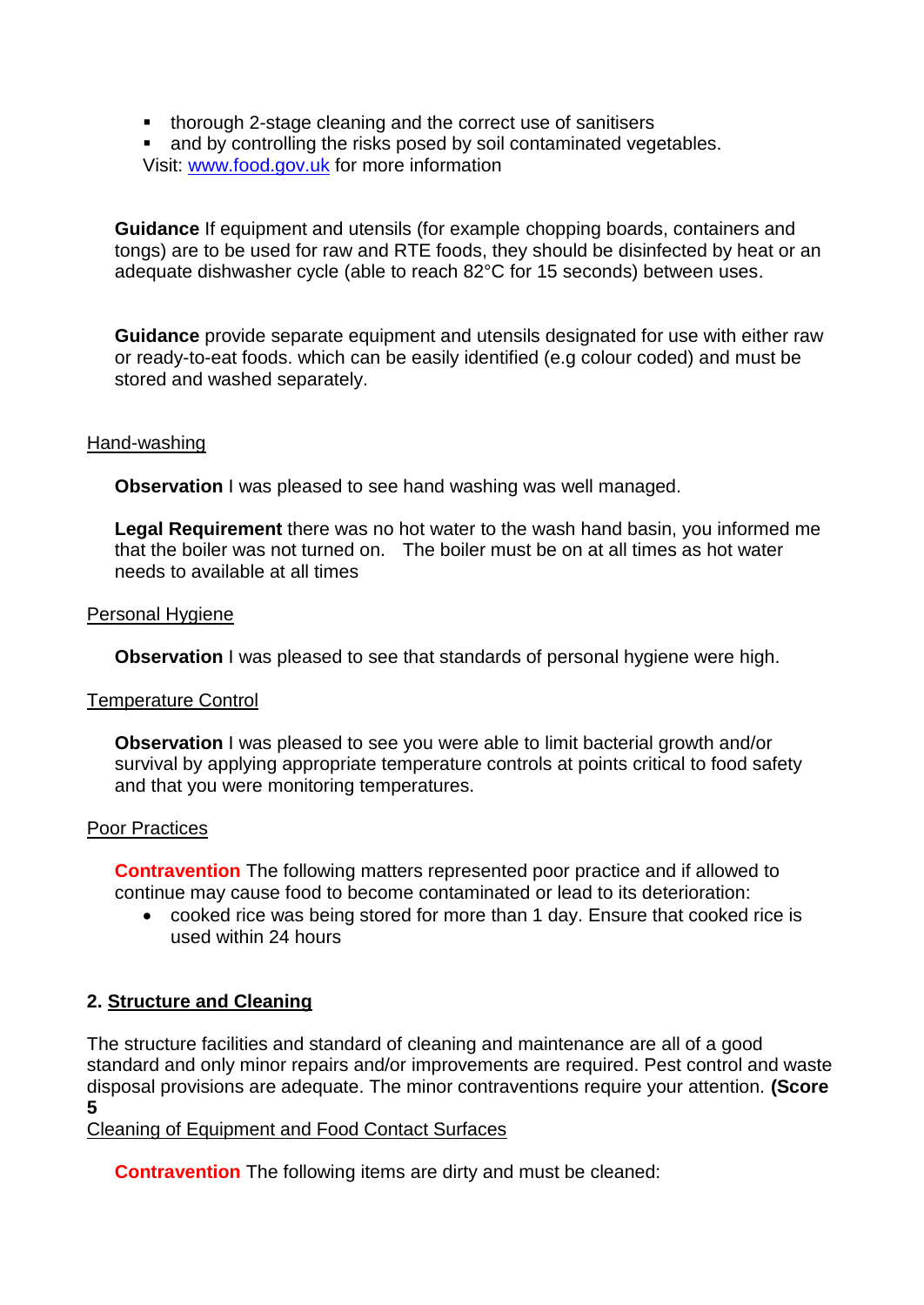- food containers in walk-in fridge
- side to chest freezer
- herb and spice containers
- interior ceiling to the microwave
- lip edge to shelving in storeroom

### Cleaning Chemicals / Materials / Equipment and Methods

**Observation** I was pleased to see that the premises was kept clean and that your cleaning materials, methods and equipment were able to minimise the spread of harmful bacteria between surfaces.

**Observation** food handler was unaware of the 30 second contact time of the sanitiser

#### **Maintenance**

**Contravention** The following had not been suitably maintained and must be repaired or replaced:

• lid to chest freezer

## Pest Control

**Observation** I was pleased to see that the premises was proofed against the entry of pests and that pest control procedures were in place.

### **3. Confidence in Management**

There are generally satisfactory food safety controls in place although there is evidence of some non-compliance with the law. Your records are appropriate and generally maintained but some deficiencies were identified. The contraventions require your attention; although not critical to food safety they may become so if not addressed. **(Score 10)**

### Food Hazard Identification and Control

**Contravention** You have not identified these food hazards or the methods of control at critical points in your operation:

cross-contamination, using same food containers

### Proving Your Arrangements are Working Well

**Contravention** You are not working to the following safe methods in your SFBB pack::

• training records / supplier lists